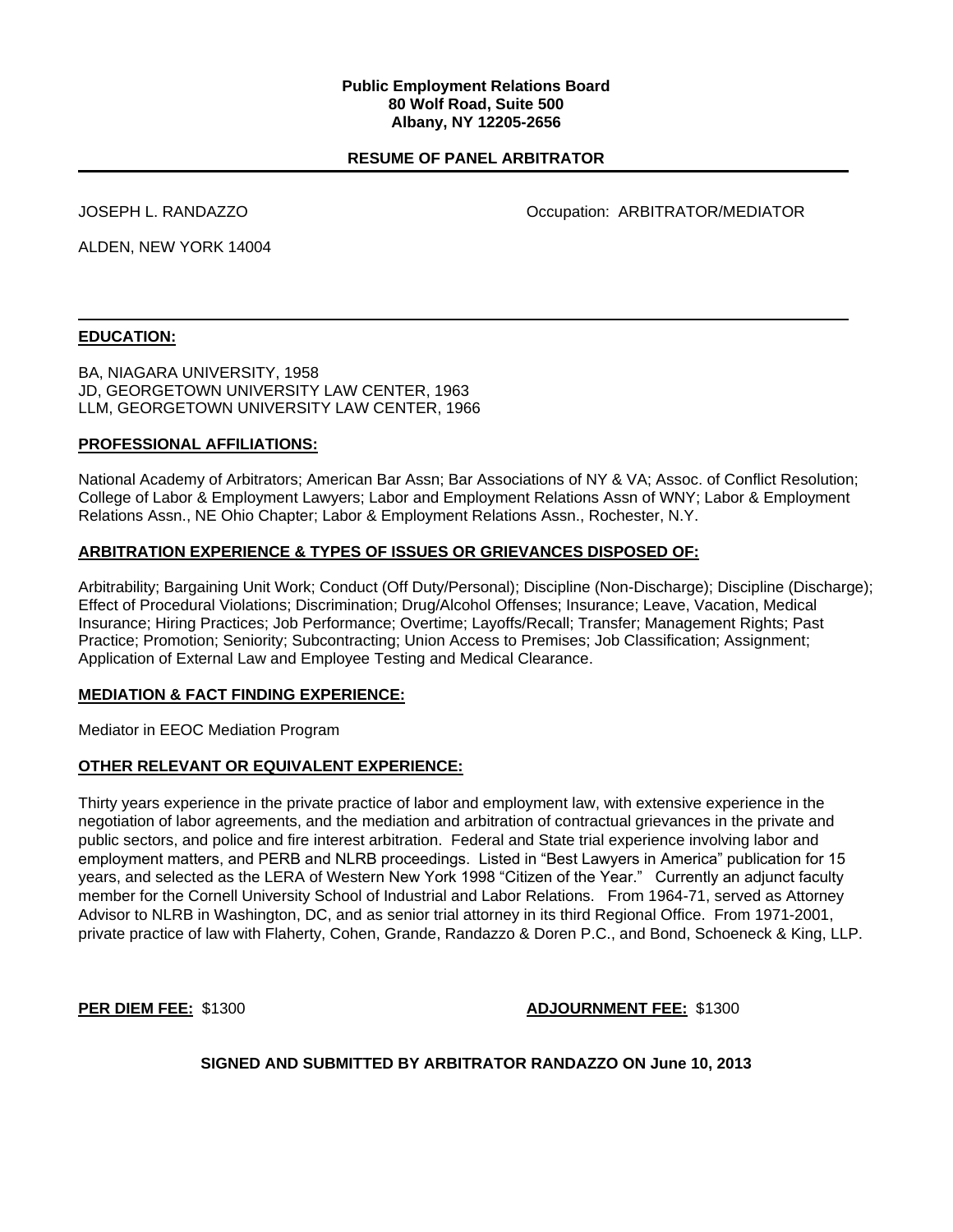### **Public Employment Relations Board 80 Wolf Road, Suite 500 Albany, NY 12205-2656**

## **BILLING DISCLOSURE STATEMENT**

### ARBITRATOR'S NAME: **JOSEPH L. RANDAZZO**

The following is a description of my fees and expenses:

## A) HEARING TIME.

- (1) My per diem is **\$1300** for each day or any part thereof spent hearing a case.
- (2) If a hearing day exceeds **8** hours, I charge:
	- \_\_\_\_\_ a second full per diem \_\_**X**\_ a prorated per diem (**In Arbitrator's discretion)**

**\_\_\_\_** no additional charge **\_\_\_\_\_** other (describe)

(3) Additional comments:

## B) STUDY TIME.

- (1) I charge **\$1300** for each day spent in preparation of the opinion and award.
- (2) This charge \_\_**X**\_will \_\_\_ will not be prorated for partial days devoted to such preparation.
- (3) Additional comments:

### C) TRAVEL TIME AND EXPENSES.

(1) When travel time plus hearing time exceeds \_**8**\_ hours in a calendar day:

\_ **\_** Not applicable (no additional charge)

\_\_**X**\_\_ I charge as follows (describe): **Prorated per diem charge may be applied in Arbitrator's discretion.**

(2) I charge for actual, travel-related expenses incurred in connection with the case \_ **X**\_\_YES \_\_\_\_ NO.

Where appropriate, a mileage charge for auto travel will be billed at:

**\_\_ X \_\_** Prevailing IRS rate \_\_\_\_\_ Other (describe):

(3) When the scheduled hearing day(s) requires an overnight stay:

There is no charge, other than for lodging and subsistence.

\_\_**X** \_ I charge as follows (describe): **Reasonable and necessary expenses for subsistence, including lodging.**

(4) Additional Comments: